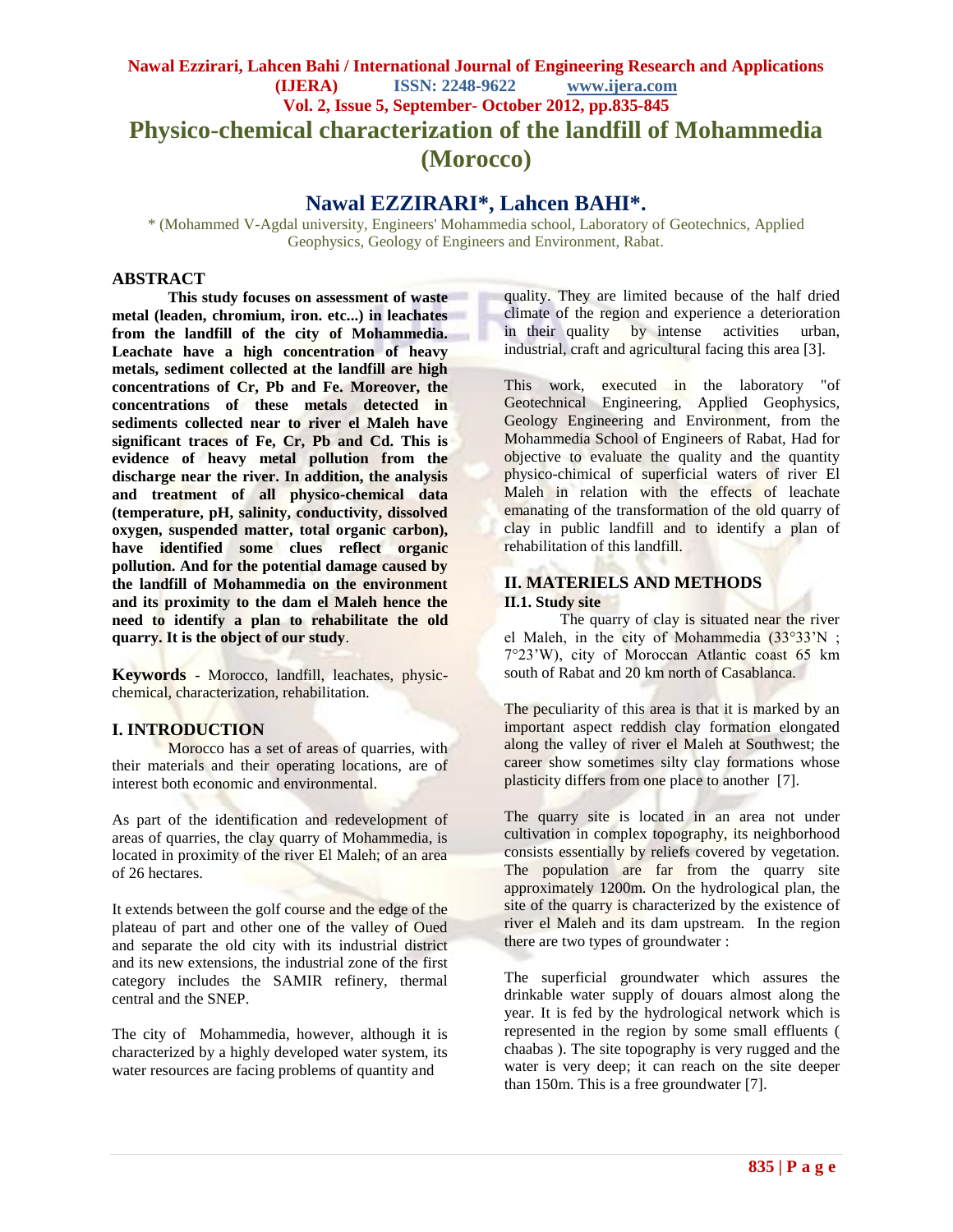

Figure 1 : Geographic position and location of the different stations of study In the quarry of clay of Mohammedia.

#### **II.2. Regional geological framework**

The study area belongs to the field of coastal Meseta, limited on the west by the Atlantic Ocean, in the South of the plain Guantours and in the East by the Central Massif of Morocco [3].

It consists essentially of layers of primary age surmounted by a major unconformity layers of tertiary or quaternary age.

This regional area has an area of about 720km, secondary and tertiary movements have made deposits more or less powerful in their successive transgressions which have accumulated during the Quaternary sandy clay silt.

This plain is limited by the tray of Settat to the Southeast, by river el Maleh in the Northeast, in the Southwest there is a primary of Souk Jamaâ, Finally coastal sahel in the Northwest which constitutes the outlet downstream of the plain towards the ocean.

The secondary consists of Permo-Trais facies enough under his usual pelitic clay and red sandstone, conglomerate and basalt flows otherwise, we note the presence of levels important gypsiferous; the whole ground appear only on borders, in particular in the North in the valley of river el Maleh [3].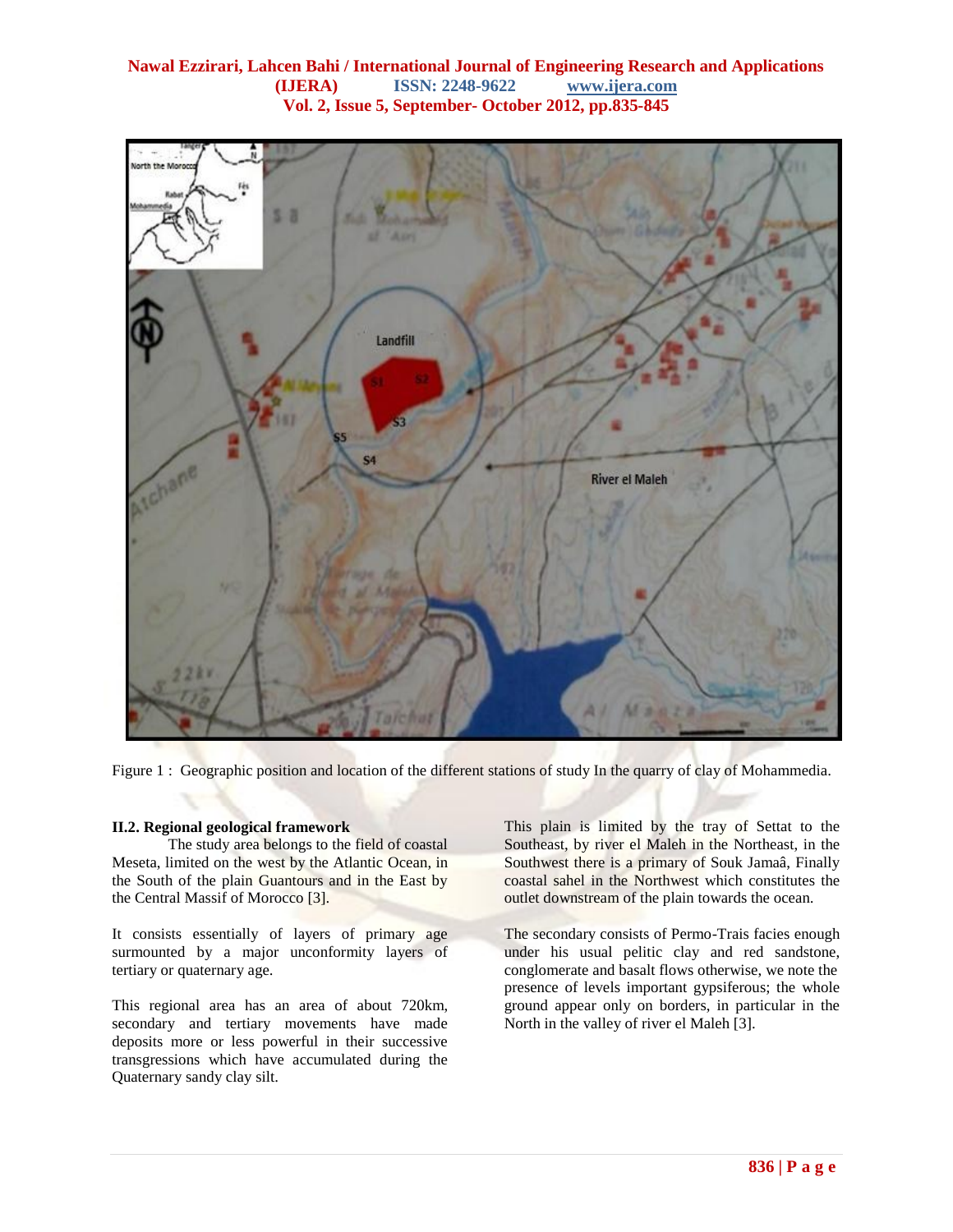





Figure 3 : Excerpt from a geological map 1/500 000 (N et Mn° 70 : paper Rabat).



Figure n° 4 : Synthetic geological cutting through the Coastal Meseta [3].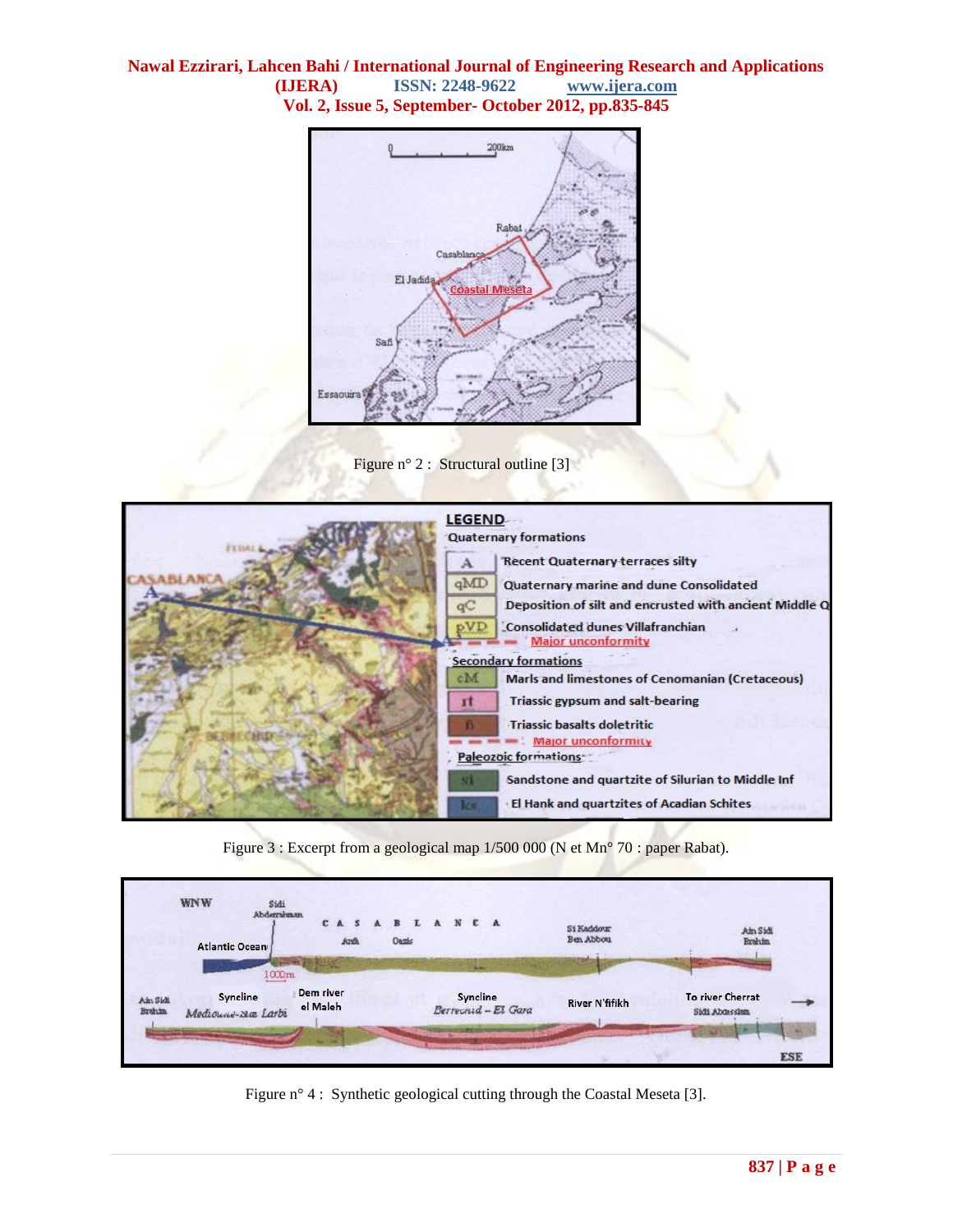#### **II.3. Choice of stations**

Five stations of sampling are distributed on the landfill were chosen so that they are representative, accessible, witnesses of the actual characteristics of these waters taken from wells at the various sites explored and to determine their overall physical and chemical processes defining the problem of contamination by the leaden and chromium (Figure. 1). They are distributed as follows:

– the stations S1 and S2, are located at the landfill;

- the station S3 is between the quarry and the river el Maleh;

– the stations S4 and S5 are located downstream of the river el Maleh.

### **II.4. Sampling**

Les échantillons d"eau de surface ont été prélevés à l"aide de flacons en polyéthylène de 250 ml, previously washed in the distilled water and transported in portable iceboxes (+4 °C).

#### **II.5. Physico-chemical analysis of water**

The physico-chemical determinism of waters of the landfill and rievr el Maleh were realized by the analysis of 11 physical and chemical parameters of the water at the level of 5 stations. Five of these variables were measured on the ground:

The temperature, the pH, the salinity, the conductivity and the dissolved oxygen. The biological demand in oxygen, the nitrates, the sulfates, the metallic analysis in Cr and Pb, the suspension material and the total organic carbon (COT), were measured in the laboratory. The techniques of analysis appear in the table 1.

Table 1 : Methods of analysis of the various physico-chemical parameters [3].

| <b>Parameters</b>     | <b>Methods of analysis</b>                                                                                                                                                                                                                                                                                                                                                | <b>Units</b>              | <b>Sources</b>           |
|-----------------------|---------------------------------------------------------------------------------------------------------------------------------------------------------------------------------------------------------------------------------------------------------------------------------------------------------------------------------------------------------------------------|---------------------------|--------------------------|
| Temperature           | Mercury thermometer, precision in 1/10                                                                                                                                                                                                                                                                                                                                    | $\rm ^{\circ}C$           |                          |
| pH                    | pHmètre ORION Research, Ionalyser Model 607 with specific electrode O2<br>electrode ORION Research model 91-05                                                                                                                                                                                                                                                            |                           |                          |
| Salinity              | Salinometre YSI (model 33); S.C.T meter                                                                                                                                                                                                                                                                                                                                   | g/l                       |                          |
| Conductivity          | Conductimetre, YSI (modèle 33); S-C-T meter                                                                                                                                                                                                                                                                                                                               | $\mu$ S/cm                |                          |
| Dissolved oxygen      | Oxymetre, ORION Research, Ionalyser model 607,<br>With specific electrod O2 electrod ORION Research<br>model 91-05                                                                                                                                                                                                                                                        | mg/1O2                    |                          |
| D.B.O5                | Dilution method                                                                                                                                                                                                                                                                                                                                                           |                           | Norme AFNOR<br>T 90-103  |
| <b>Nitrates</b>       | Conversion of nitrates derived nitro-phenol-sulfuric colored,<br>Then dosage with spectrophotometry of this derivative <sup>-</sup>                                                                                                                                                                                                                                       | mg/l NO3                  | Norme AFNOR<br>NF 90-012 |
| <b>Sulfates</b>       | Nephelometric method; sulphates are precipitated<br>In hydrochloric middle in the state of sulfate of barium.<br>The obtained precipitate is stabilized by the "tween20".<br>The homogeneous suspensions are measured in the spectrophotomètre                                                                                                                            | mg/l de SO4 <sup>--</sup> | Rodier (1996)            |
| <b>Total Phosphor</b> | The fractions of the inorganic phosphor<br>Are mineralized in the form of orthophosphates.<br>The mineralization is made in acid medium in the presence of<br>Hour persulfate of potassium (K2ZH2O8) in 120 °C during 2.<br>After neutralization of PH and adjustment in a given volume,<br>we proceed to the dosage of the phosphor, Mineralized as for orthophosphates. | mg/l de Pt                | Rodier (1996)            |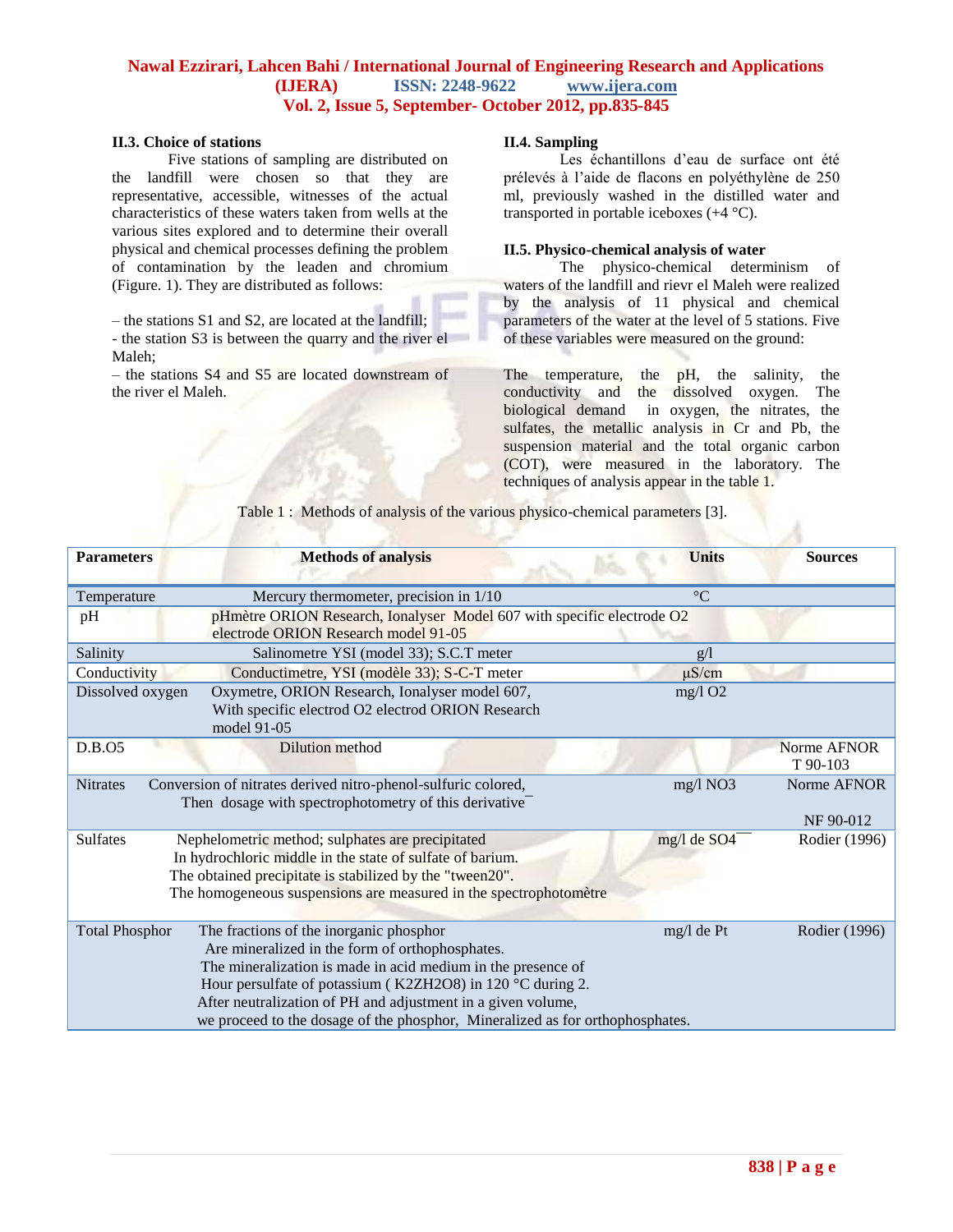# **III. RESULTS AND DISCUSSION**

# **III.1. Spatial evaluation of the quality of waters of taking**

The parameters are represented by the profile of its spatial evolution (Figure.5). This profile allows to make a global and spatial approach of the contamination of waters of the landfill and at the level of river el Maleh. The results of analyses realized at the level of the stations of taking are represented in the table. 2 and the figure 5.

Table 2 : Hydrological characteristics of the landfill water and river el Maleh (mean  $\pm$  standard deviation limits).

|                  | S1                 | S <sub>2</sub>     | <b>S3</b>          | <b>S4</b>         | S <sub>5</sub>     |
|------------------|--------------------|--------------------|--------------------|-------------------|--------------------|
| Ta $(^{\circ}C)$ | $22,40\pm3,92$     | $22.25 \pm 3.24$   | $22,87 \pm 3,96$   | $21,31\pm2,72$    | $20.31 \pm 2.65$   |
|                  | $(27, 78 - 5, 10)$ | $(26,80-16,80)$    | $(26,90-15,40)$    | $(25,40-17,00)$   | $(24,70-16,50)$    |
| Te $(^{\circ}C)$ | $23,17\pm4,63$     | $23,00\pm4,53$     | $23,50 \pm 4,40$   | $22,05\pm4,12$    | $21,09 \pm 4,03$   |
|                  | $(28,30-4,30)$     | $(29,70-14,80)$    | $(28,90-15,01)$    | $(27,50-15,00)$   | $(27,00-15,02)$    |
| pH               | $7.76 \pm 0.45$    | $7,65{\pm}0.40$    | $7.58 \pm 0.27$    | $7,81\pm0.38$     | $7,82\pm0.23$      |
|                  | $(8,44-7,22)$      | $(8,52-7,25)$      | $(7,83-7,10)$      | $(8,30-7,02)$     | $(8,02-7,40)$      |
| $Sa\%$           | $6,08\pm2,05$      | $12,27\pm3,55$     | $21,58 \pm 6,42$   | $27.21 \pm 3.94$  | $33,54 \pm 1,12$   |
|                  | $(8,70-2,60)$      | $(18,50-8,20)$     | $(31,00-12,50)$    | $(34,10-22,20)$   | $(34,80-31,70)$    |
| <b>Ce</b>        | $0.84 \pm 0.27$    | $10,64\pm8,38$     | $19,84 \pm 11,80$  | $30,23 \pm 12,62$ | $44,58 \pm 7,29$   |
| (mS/cm)          | $(1,49-0,59)$      | $(27,50-0,79)$     | $(48,10-10,51)$    | $(52,20-13,10)$   | $(54,70-36,40)$    |
| OD               | $6,43\pm2,86$      | $7.33 \pm 3.34$    | $8,21\pm3,87$      | $8,75\pm4,39$     | $7,68 \pm 4,56$    |
| (mg/l)           | $(11,1-2,17)$      | $(12,30-4)$        | $(13,60-3,5)$      | $(15,00-2,5)$     | $(15, 40 - 2, 95)$ |
| <b>MS</b>        | $73,27\pm 29,14$   | $55,49\pm 25,26$   | $53,79 \pm 19,26$  | $55,59 \pm 26,65$ | $42.28 \pm 28.57$  |
| (mg/l)           | $(108,00-31,20)$   | $(86,00-12,85)$    | $(80,00-29,45)$    | $(82,00-10,56)$   | $(81,00-14,30)$    |
| $\bf CO$         | $8.33 \pm 1.56$    | $8.88 \pm 2.54$    | $9.06 \pm 5.08$    | $11,83\pm8,48$    | $19,96 \pm 10.55$  |
| (mg/l)           | $(10, 50 - 6, 30)$ | $(12, 14 - 5, 20)$ | $(15, 40-3, 10)$   | $(24,60-3,70)$    | $(33, 40 - 3, 50)$ |
| NO (mg/l)        | $2,40\pm4,24$      | $2,19\pm1,93$      | $2.98 \pm 4.23$    | $5,04\pm5,25$     | $4,89{\pm}5,88$    |
|                  | $(12,80-0,38)$     | $(5,70-0,67)$      | $(12, 40 - 0, 13)$ | $(13,80-0,80)$    | $(13,50-0,27)$     |
| DC.              | $20,28+9,34$       | $20,91\pm7,34$     | $36,31 \pm 36,22$  | $26,60\pm14,49$   | $25,76 \pm 12,30$  |
| (mg/l)           | $(38,40-10,00)$    | $(30,50-11,60)$    | $(98,20-10,50)$    | $(50,00-9,70)$    | $(46,70-12,30)$    |
| <b>DB</b>        | $8,47{\pm}4,08$    | $9,86\pm4,26$      | $10,82{\pm}7,85$   | $5,75\pm2,87$     | $10,67\pm7,81$     |
| (mg/l)           | $(13,10-2,29)$     | $(16,90-3,71)$     | $(24, 40 - 3, 90)$ | $(11,50-2,78)$    | $(23,50-2,80)$     |

Do : dissolved oxygen; SM : suspended matter; TOC : total organic carbon; NO3- : nitrate ; COD : Chemical demand in oxygen; BOD : Biological demand in oxygen ; S : station



Figure 5 : Evolution of the physico-chemical parameters of water sampling stations mentioned before.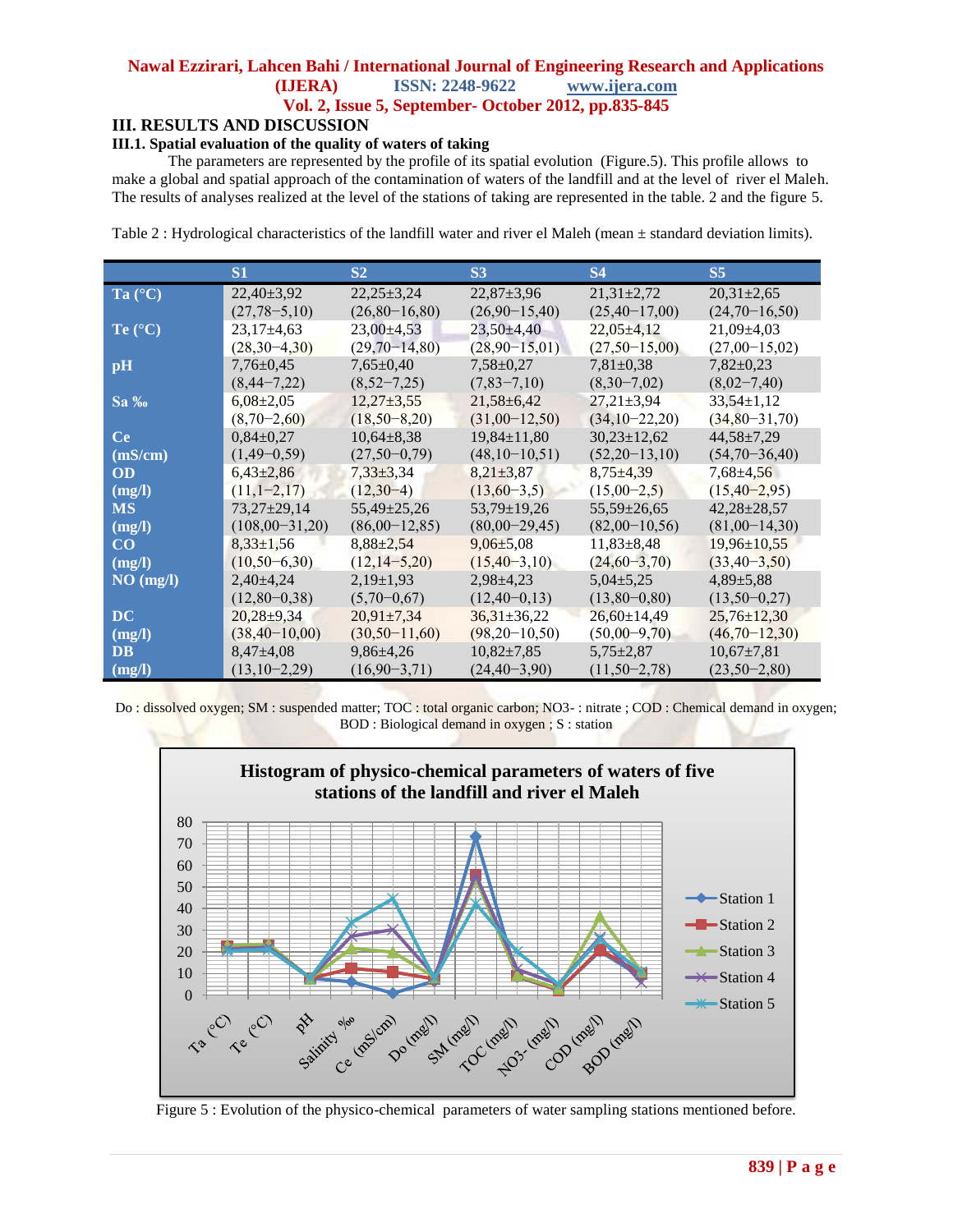#### **Stations S1 and S2**

The waters of the landfill brought by ground-water sheets at the level of stations S1 and S2 are characterized by a high mineralization ( 5,74 mS / cm conductivity), owed not only to the contents of the ions chlorides, but especially to those of sulphate ions . The situation is relatively good in both stations S1 and S2. It is translated by a reduction in the content of most part of the chemical parameters (BOD5, COD, NO3-) and an ascent of the oxygen compared with the other stations.

## **Stations S3**

The waters of the station S3 represent the transition between the waters of the two stations S1 and S2 taken at landfill and those levied at river el maleh S4 and S5, The contents of the majority of the physical and chemical parameters mainly those in connection with the nature of the substratum remain

high in absolute values (conductivity, salinity, nitrates).

However a light decrease is noted. The content of NO3-does not know a big variation thanks to the availability of the oxygen, the presence of which favors the active admixture of these waters. We note the presence of urban and industrial discharges at this level, hence the persistence of the load conveyed upstream of the discharge to the river, which is reflected by a value of BOD5 on 10 , 82 mg / l). For COD, there is an increase of 36.31 mg / l. This can be explained by the presence of minerals such as chlorides, sulphates, calcium and abundant in S3, The discount in suspension of numerous décantables elements under the effect of the admixture, can also contribute to the increase of the values of the COD.

Table. 3 : Concentrations of metals in different sediment samples from different stations expressed in mg / g dry weight except Fe in mg / g (mean  $\pm$  standard deviation limits)

|                | S <sub>1</sub>      | S <sub>2</sub>       | S <sub>3</sub>       | S4                   | S <sub>5</sub>     |
|----------------|---------------------|----------------------|----------------------|----------------------|--------------------|
| Fe             | $28,52\pm9,13$      | $28,51\pm8,15$       | $23,07\pm8,82$       | $26,61\pm10,59$      | $29,29\pm8,81$     |
|                | $(39,82-15,69)$     | $(40, 28 - 21, 40)$  | $(36,69-12,22)$      | $(37,91-12,20)$      | $(40, 57-13, 83)$  |
| Zn             | $129,36\pm 22,85$   | $130, 13 \pm 15, 35$ | $109,78\pm8,80$      | $102,00\pm6.85$      | $105,80\pm4,88$    |
|                | $(159,90-105,20)$   | $(154, 60 - 115, 2)$ | $(121, 40 - 98, 69)$ | $(111, 20 - 93, 70)$ | $(112, 10-98, 90)$ |
| Cu             | $14,63 \pm 12,39$   | $14,04\pm8,55$       | $13,50\pm11,27$      | $19,07 \pm 5,21$     | $23,03\pm7,71$     |
|                | $(29,80-2,04)$      | $(24,67-5,05)$       | $(28,50-2,310)$      | $(25,40-10,62)$      | $(29,30-12,50)$    |
| <b>Pb</b>      | $70,13\pm30,64$     | $50,78 \pm 24,27$    | $21,87\pm34,91$      | $83,23\pm 29,50$     | $45,88 \pm 52,31$  |
|                | $(99,87-22,64)$     | $(78, 40 - 20, 57)$  | $(92, 90 - 2, 10)$   | $(111,70-30,28)$     | $(113, 10-3, 60)$  |
| $\mathbf{C}$ r | $64,24\pm41,71$     | $63,18\pm42,16$      | $59,37 \pm 51,75$    | $97,23 \pm 41,68$    | $72,29 \pm 53,88$  |
|                | $(103, 50 - 8, 87)$ | $(95, 96 - 4, 41)$   | $(119,80 - 1,20)$    | $(122, 10-13, 51)$   | $(124,30-5,66)$    |
| C <sub>d</sub> | $0.91 \pm 0.87$     | $1,09\pm1,01$        | $1,08\pm1,13$        | $1,28\pm1,39$        | $1,18\pm1,26$      |
|                | $(2,30-0,09)$       | $(2,57-0,06)$        | $(2,89-0,05)$        | $(3,40-0,01)$        | $(3,10-0,09)$      |

## **Stations S4 and S5**

We are witnessing at the S4 and S5 to a significant increase especially in the COD reaching the average value of  $26.18$  mg  $/$  l, together with a sharp drop in the average level of dissolved oxygen 8.21 mg  $\overline{1}$  l. This matter load is accompanied by an oxidizable chemical pollution marked by increased levels of total organic carbon (11,83 mg/l, in table. 1).

Moreover, in S4 the values of COD (26.60 mg / l) far exceed those of BOD5 (5,76 mg/l). This established fact testifies of the ascendancy of a pollution of excessive industrial origin at this level there, where from results a critical situation which is mostly

translated by a strong fish mortality further to an asphyxiation of fishes.

Indeed, these relatively high levels of COD compared to those of BOD5 at this level could certainly translate the presence of a load dominated by a few biodegradable micropollution (heavy metals) may be masked by the organic load.

#### **III.2. Evaluation of the spatial variation of heavy metal contamination of samples analyzed**

The results of the various samples analyzed are presented in Table. 3, 4 and Figure 6.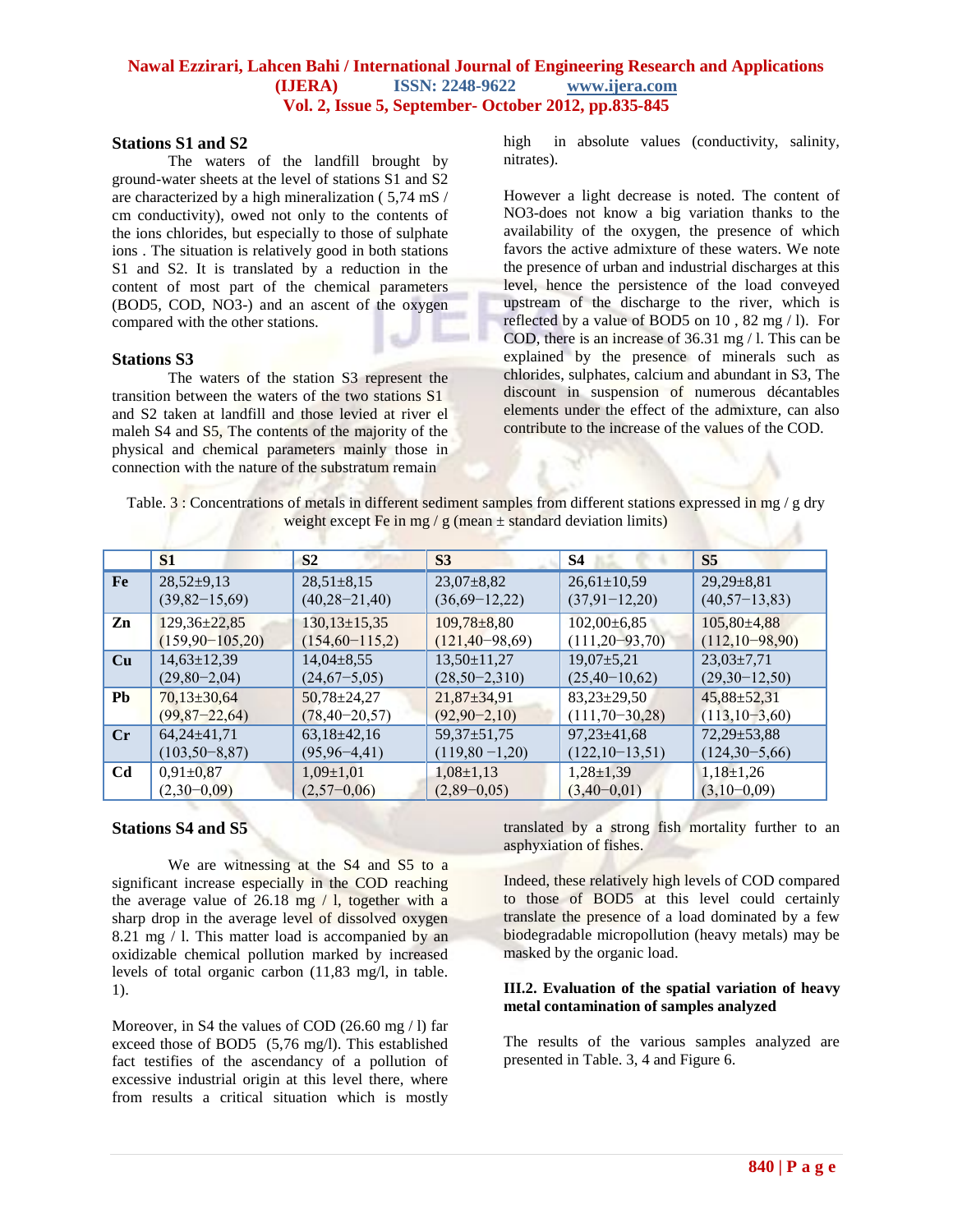| <b>Metallic elements</b> | <b>Orders of enrichment</b> |
|--------------------------|-----------------------------|
| Fe                       | S2 > S1 > S3 > S5 > S4      |
| Cu                       | S4 > S1 > S2 > S5 > S3      |
| Ph                       | S4 > S5 > S2 > S3 > S1      |
| Fe                       | S2 > S1 > S3 > S5 > S4      |
| Cu                       | S4 > S1 > S2 > S5 > S3      |
| Ph                       | S4 > S5 > S2 > S3 > S1      |

Table 4 : Order of enrichment of sediments of stations.



Figure 6 : Differential semantic graphs of the metallic elements in the analyzed samples.

The figure 6 shows the graph of semantic differential metallic elements in the samples analyzed. Indeed, Pb and Cr concentrations show the most important of all metallic elements of our study with a maximum of up to 40.28 mg / g recorded in the station S5 and 159.90 mg / g recorded in the station S1.

# **III.3. Assessment of metal contamination of the samples analyzed**

The highest average concentrations are those of Fe  $(27.20 \text{ mg} / \text{g})$  followed by Zn  $(115.41 \text{ mg} / \text{g})$ , Pb (69.26 mg / g), Cr (54.38 mg / g ), Cu (16.85 mg / g) and Cd (1.11 mg / g). Stations S1 and S4 have the highest rates of metallic elements, especially in the case of Fe, Cu, Cr and Zn in comparison with those of the S3 station located further releases.

This enrichment in metallic elements is to be put in connection with the contributions of lixiviats produced by the landfill of Mohammedia.

In all the stations, the average content in Fe (27,20 mg / g) exceeds that some not polluted sediment (13,20 mg/g) (Nicolaidou et Nott, 1998). The excess of Fe could result from contributions of waste water of factories near the landfill.

As well as for Zn  $(115, 41 \mu g / g)$ , the contents are Superior to the reference contents (90  $\mu$ g / g) [18].so underlining a pollution moderated by Zn. On the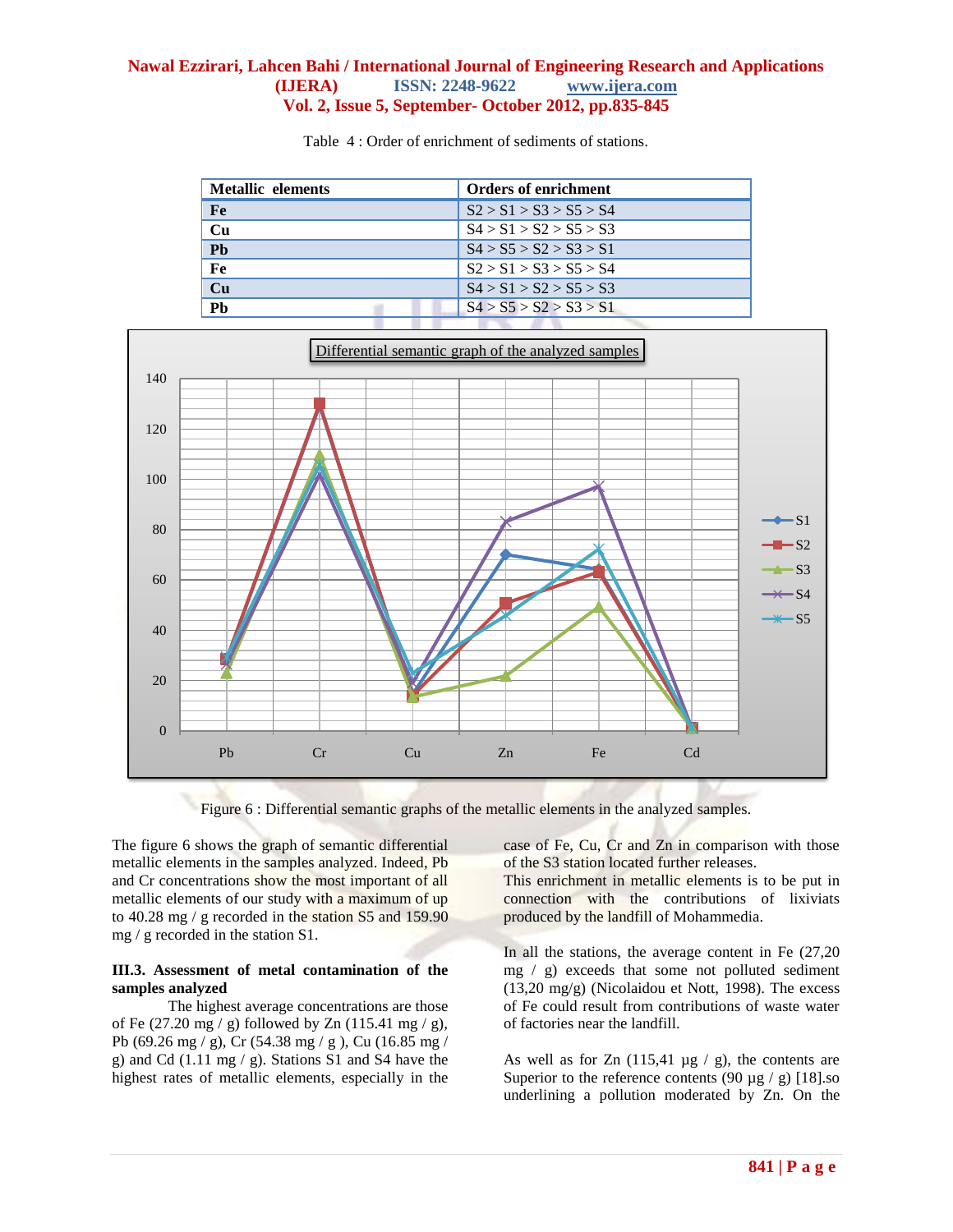other hand for Cu  $(16, 85 \text{ µg} / \text{g})$ , the contents are lower than the reference contents [13].which are 30  $\mu$ g/g.

Sediments of the zone of all the stations exceed the references of the table. 2 [10] concerning the contents in Pb, Cd and Zn and is contaminated thus significantly in metals.

The level of contamination is considered low to moderately above stations with values lying above the guideline values proposed by metal contents [18]. It is upper to 0,15  $\mu$ g / g for Cd, 30  $\mu$ g / g for Pb and 90  $\mu$ g / g for Zn which represent the concentrations considered as natural in coastal sediments [13].

A significant contamination was noted for Cr, Pb and Cd. Indeed, the average contents of Cr  $(54,38 \text{ µg} / \text{g})$ raised exceed those of reference. Moreover, the spatial evolution of the contamination revealed an average content of Cr at station S3 (located near the landfill).

| Table 5: Results of microbiological analyzes [12] |
|---------------------------------------------------|
|---------------------------------------------------|

| $\mathbf{u} \mathbf{g}/\mathbf{l}$ | <b>Waters of surface between</b><br>the discharge(dump) and the<br>river | <b>River of</b><br>Maleh/ml | Juice of the<br>landfill /ml |
|------------------------------------|--------------------------------------------------------------------------|-----------------------------|------------------------------|
| <b>Total coliform</b>              | 180                                                                      | 150 000                     | 700 000                      |
| <b>Fecal coli-</b>                 | 780                                                                      | 120 000                     | 400 000                      |
| <b>Fecal streptococci</b>          | 1500                                                                     | 80 000                      | 520 000                      |
| <b>Staphylococcal pathogenesis</b> | $\overline{0}$                                                           | 60 000                      | 270 000                      |
| <b>Salmonella</b>                  | $\theta$                                                                 |                             | $\left($                     |

On the other hand for Pb, the high concentrations were registered at the level of stations S4 and S5 (sediments taken at the level of river el Maleh). This testifies of a pollution in heavy metals resulting from the landfill.

For Cd, the contents of the studied stations exceed the limit value of 0,15  $\mu$ g / g which is presented by [13] and thus stations are significantly contaminated. The global rate of this metal in fine sediments is far from being unimportant in the studied stations compared with the natural contents. Sediments of these stations are difficult to interpretThe results of these analyses indicate a strong pollution of Oued el Maleh by the



lixiviats of the discharge. To note the presence of pathogenic Staphilocoques, in high concentration; this water has to serve, neither to the Human food, nor to the irrigation, nor even to the bathing [12].

As regards waters of the surface between thedischarge(dump) and the Oued el Maleh, the results(profits) of analysis indicate the presence of this Coliforme as well as faecal Stréptocoques: this water is thus unfit of the consumption [12].

## **III.4. Rehabilitation of quarries**

## **The implementation of the on-site waste**

This one (after pouring) consists at first in spreading. The waste will regularly be arranged by coats from 1 to 3 m weakly compacted, piled on the height of the rack by moving forward gradually the forehead of the deposit. The lands of covers must be put according to the exploitation. This technique ' in skin of onion ' in for advantage the limitation of the size of zones in exploitation and this with the aim of limiting the flights, the presence of animals and the infiltrations of water in the waste. It is necessary to assure a slope from 3 to 6 % on all the surface of waste to assure a streaming of rainwater.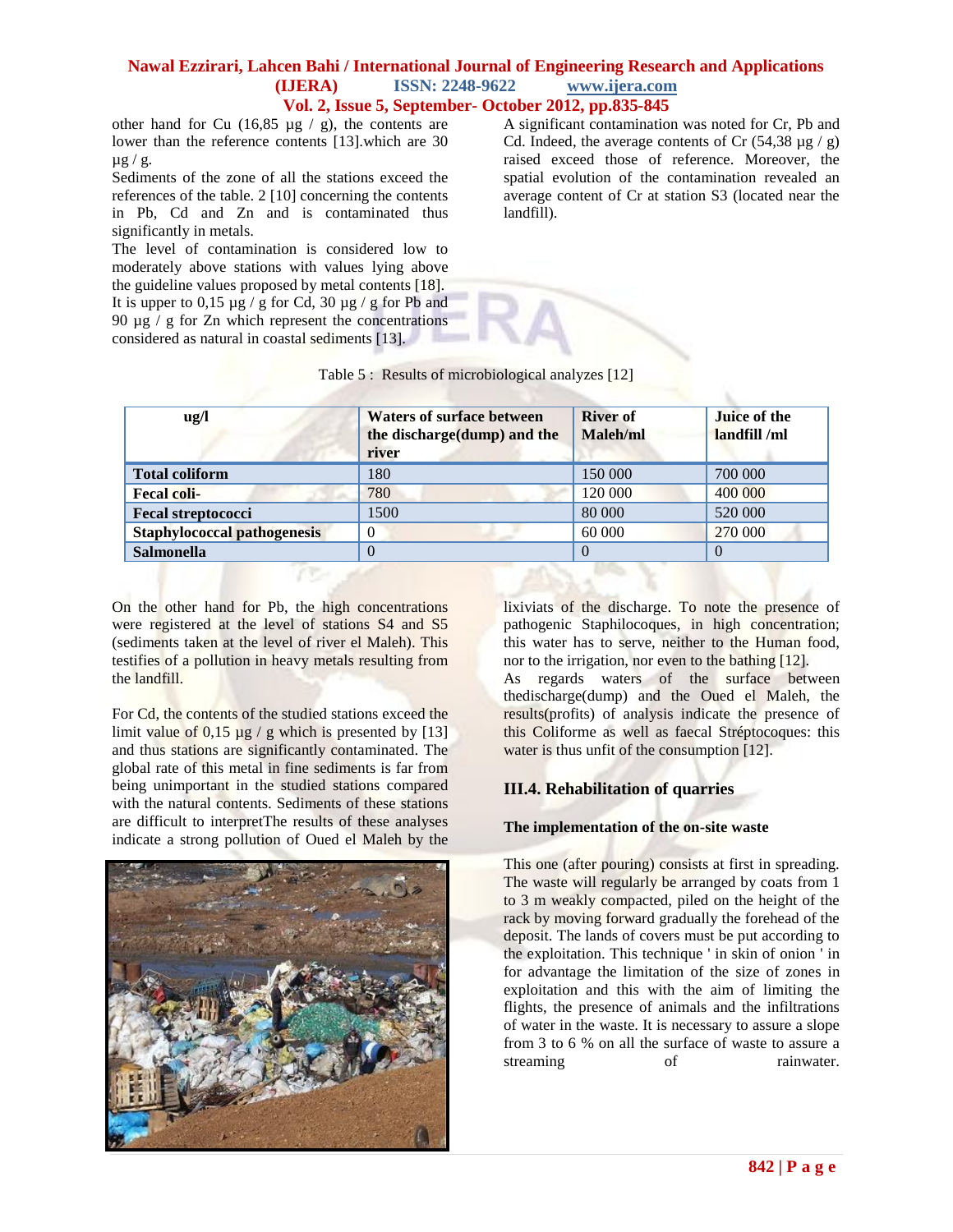

Figure 7 : Rehabilitation plan of the quarry

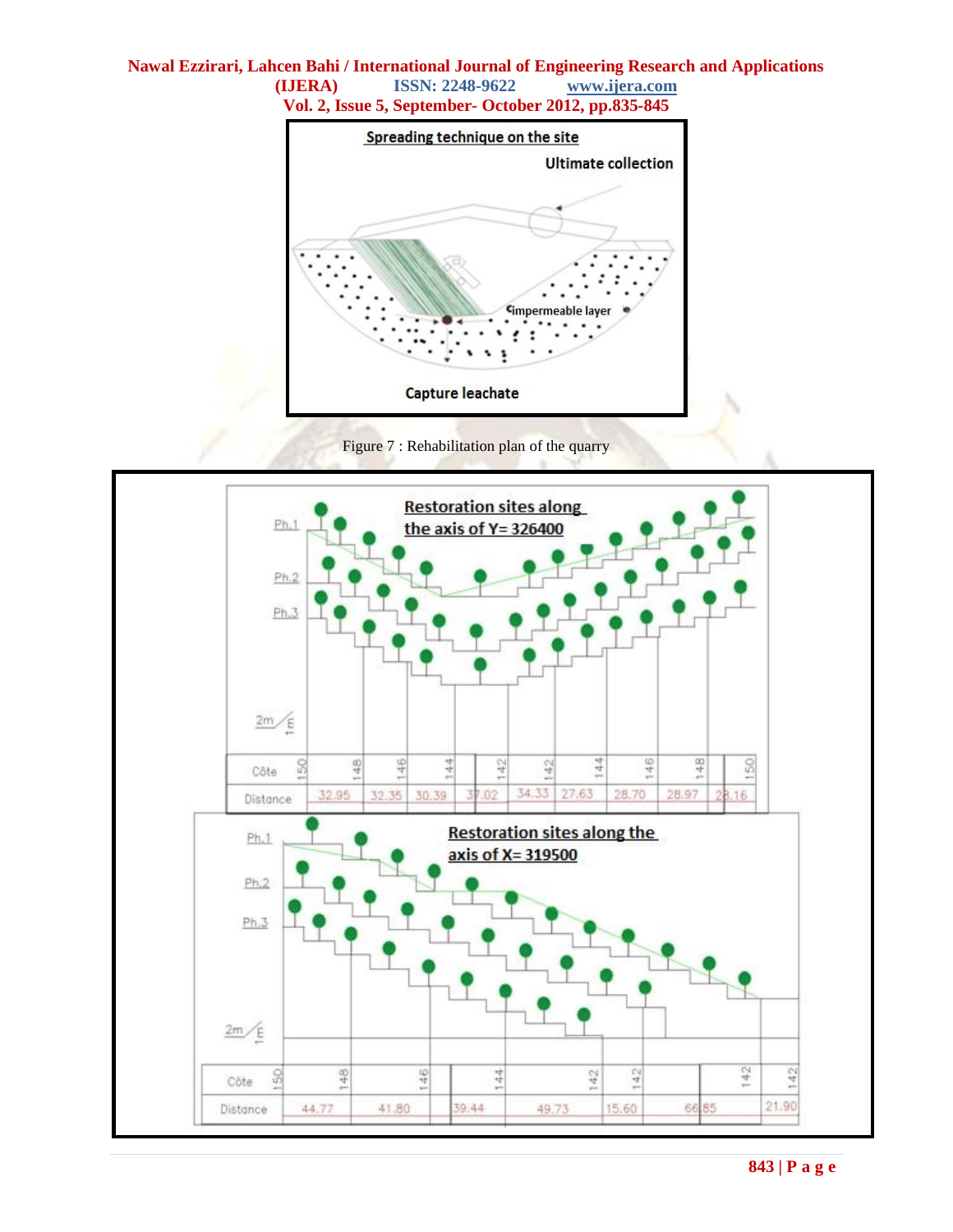#### **System of covering and drainage of the lixiviat**

Afterward waste will be covered by a clayey cover from 1.5 to 2.5 meters in thickness, that could allow rainwater to percoler through the cover and to accumulate in the discharge, and that waters of lixiviat migrated in the immediate environment of the discharge and seen the nearness of the dam el Maleh that allows to contaminate the restraint of water of the dam.

And to avoid any risk of instability of the landfill body and reduce infiltration as quickly as possible, the water level will be lowered leachate using a pumping system which consists of the first phase of the work of sanitation consists of installing a drainage system in the dump body, looks control and discharge lines. In addition, a water purification plant to be built downstream in the example concise discharge Oued Nfifikh in 2003.

The 2nd phase of purification corresponds to the implementation of a device of waterproofness which is constituted by several coats of different grading and mineralogical natures. From top to bottom, we can distinguish:

- A plant cover, the lower coat of which is constituted by materials of excavation,
- A zone rhizosphérique ' muddy clays with sands and gravels, containing some stones and blocks),
- A coat of waterproofness ( compacted clays),
- A drainage layer capillary (sandy, siliceous),
- A capillary barrier (gravel).

#### **Water-treatment plant**

The installation of leachate water treatment comprises the following steps:

An anaerobic purification (filter size),

An aerobic treatment (activated sludge plant with aeration),

An additional aerobic treatment (activated carbon and sand),

A treatment plant denitrification (two ponds).

## **IV. CONCLUSION**

The diagnosis revealed the presence of an organic and mineral important points downstream of discharges from the landfill. It gives the classic image of a high pollution reflecting the impact of the landfill on the environment. However, this total load is not constant, it fluctuates in time and space.

The results of the analysis of physico-chemical parameters of samples of the river el Maleh who are exposed to before we were used to assess water quality and degradation of this quality at stations S4

and S5. These results showed globally that the physico-chemical parameters recorded at the specimens showed high levels of heavy metals.

For suspended solids, we note that the water content increases in sediment when these materials are increasing.

The leachate that drains by gravity into the river el Maleh which seep into the ground to reach the groundwater a few meters deep.

The analysis and treatment of all physico-chemical data indicate highly polluted waters, taken at river el Maleh and at landfill from the leachate. View and the proximity of the landfill of the water retention dam el Maleh, it could contaminated water retention which will later will not help either for human consumption or irrigation, or even for swimming.

Therefore, the rehabilitation of the landfill has become a necessity instead of a simple reinstatement of the old quarry in the environment.

#### **Acknowledgements**

This work was performed in the laboratory L3GIE of Rabat. The authors thank the anonymous referee for remarks and comments which helped improve the manuscript.